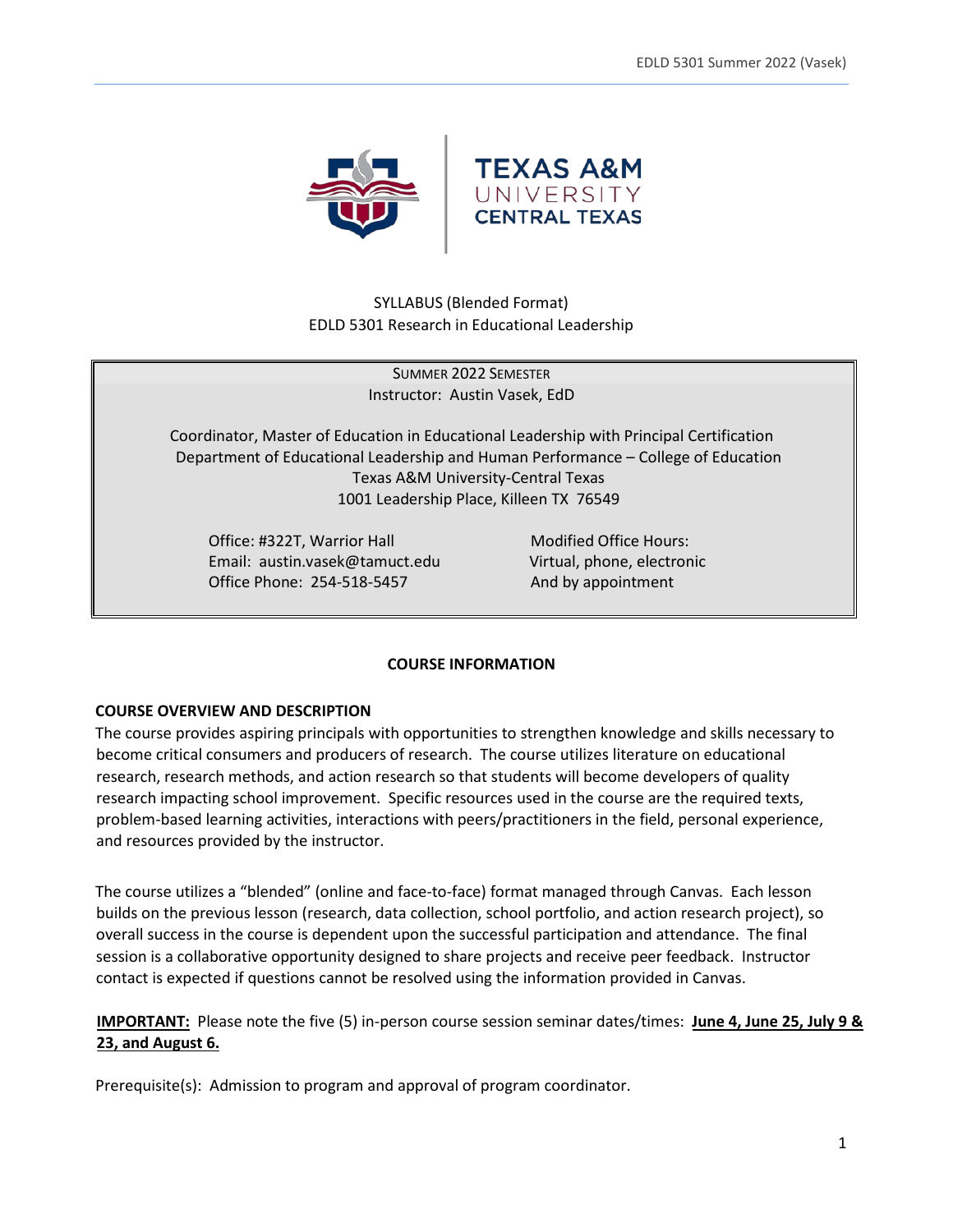# **STUDENT LEARNING OUTCOMES (STATE STANDARD ALIGNMENT)**

EDLD 5301 students will be able to:

- 1. Search for and critique current journal articles related to action research. (A2, E1)
- 2. Collect and analyze multiple data points from the school environment to guide efforts in instructional/programmatic decision-making, quality planning, visioning and continuous improvement. (A2 D1,2,7,8,9 E1)
- 3. Use current research and multiple data measures to identify goals and strategies toward the development of an action research/school improvement plan. (A2 D1,2,7,8,9 E1)
- 4. Create an action research plan/school improvement that is developed through a lens of ethics, equity, and diversity. (F2,4,8)

## **STANDARDS FOR PRINCIPAL CERTIFICATE**

Principal preparation programs are required by the State Board for Educator Certification (SBEC) to use the knowledge and skills base developed by SBEC in the development of program curricula and coursework. These standards (19TAC §241.15) also serve as the foundation for the individual assessment, professional growth plan, and continuing professional education activities required to re-new the Standard Principal Certificate. The six standards are (1) School Culture, (2) Leading Learning, (3) Human Capital, (4) Executive Leadership, (5) Strategic Leadership, and (6) Ethics, Equity, and Diversity. This course is designed to focus specifically on the following Texas standards:

- Standard 4 Executive Leadership (skill statements 1, 2, 7, 8, 9)
- Standard 6 Ethics, Equity, and Diversity (skill statements 2, 4, 8)
- Standard 1 School Culture (skill statement 2)
- Standard 5 Strategic Operations (skill statement 1)

In addition the course will address the following national standards:

- *Professional Standards for Educational Leaders* (NPBEA) Standard 3 Equity & Cultural Responsiveness (skill statement H) Standard 10 School Improvement (skill statement D, G, J)
- *National Educational Leadership Preparation Standards* (NPBEA Building Level) Standard 1 Mission, Vision, & Core Values (skill statement 1.4) Standard 3 Equity & Cultural Leadership (skill statements 3.1) Standard 8 Internship and Clinical Practice (skill statement 8.1)

## **Required Reading and Textbook(s):**

Required texts include:

Bambrick-Santoyo Paul. *Driven by Data: A Practical Guide to Improved Instruction*. San Francisco: John Wiley & Sons, 2010. (978-0470548745)

McEwan, E., & McEwan, P. (2003). *Making sense of research: What's good, what's not, and how to tell the difference.* Thousand Oaks, CA: Corwin Press. (ISBN 9780761977087)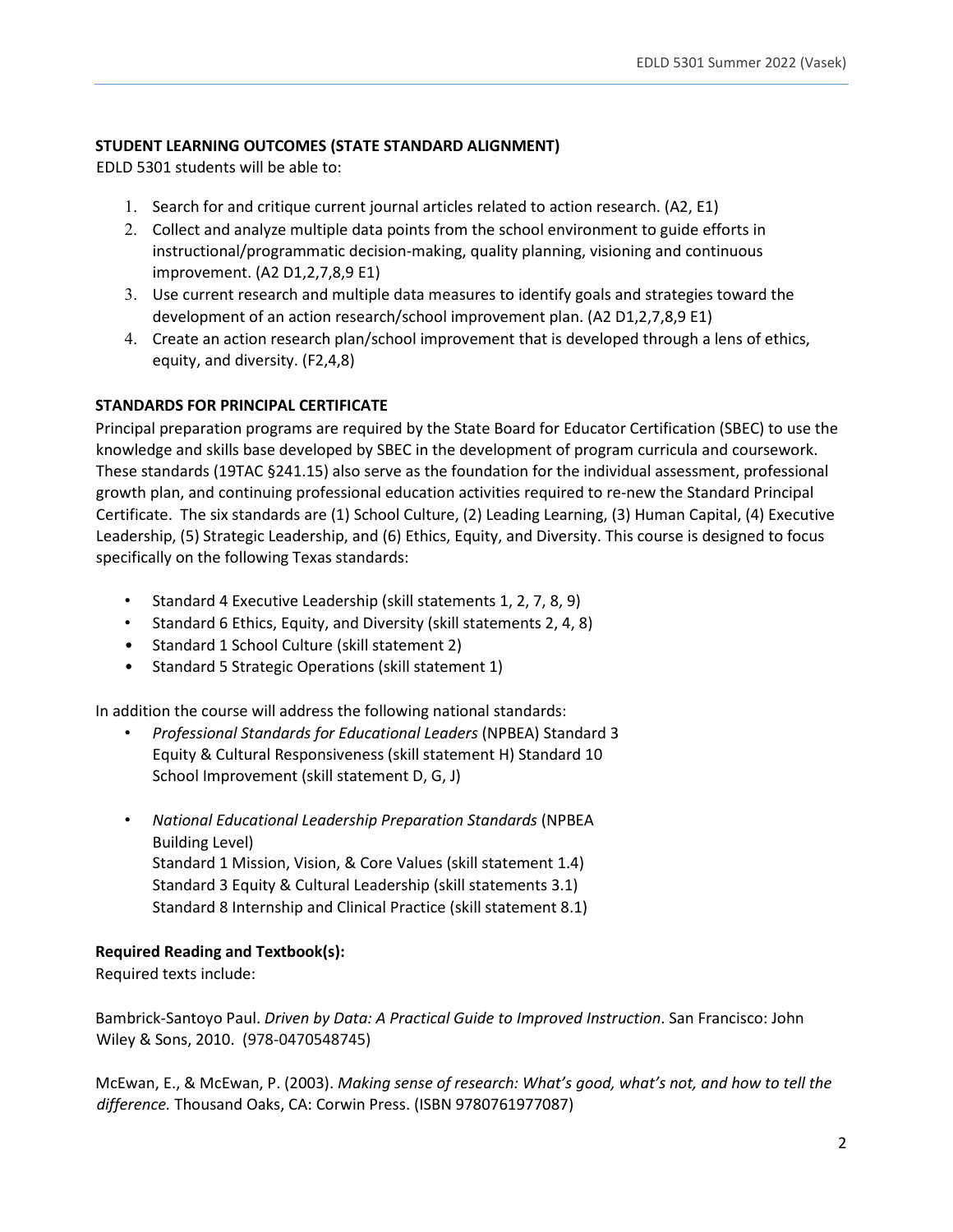#### **COURSE REQUIREMENTS**

#### **ASSIGNMENTS & ASSESSMENTS (SLO ALIGNMENT)**

## **Interactive Practice Exam - TExES 268 Principal As Instructional Leader** (10 points)

Every EDLD candidate will take the *Interactive TExES 268 Exam* to collect **baseline** data regarding their entrylevel knowledge/application of Texas Principal Domains and Competencies. Baseline data is **a measurement of the behavior taken before interventions are started**. Baseline data is important because it allows the team to compare the behavior before and after implementation of the growth plan to determine if the interventions are working. Candidate baseline data will be used as a platform for growth and analysis during program progression. Candidates will sign-up/purchase (\$10) the Interactive TExES 268 Practice Exam on Day 1. All candidates will then take/complete the Practice Exam on June 4, 2022 at the first in-person class session. Upload your official score/feedback document into Canvas. https://www.tx.nesinc.com/PageView.aspx?f=HTML\_FRAG/GENRB\_TXPractice.html

# **Written Summary of Personal Baseline Data from Interactive Practice Exam** (10 points)

Candidates will use "descriptive" and "analytical" writing to provide and overview summary of their individual baseline data from the Interactive Practice Exam. In addition to the descriptive and analytical narrative, the paper will also include a "visual" representation of the baseline data via chart or graph.

## **Research Article Critique 1 & 2 (**SLO#1)(10 + 10 = 20 pts total)

Each student will read the designated research article. Apply the questions posed by McEwan and McEwan to guide reading of published research article (article related to action research). After addressing the questions, the student will finish the critique with a reflective/application narrative. The critique will be written in APA format, 3-4 pages in length. (Assessment: Written Product Assessment Rubric)

## **Mentor Consultation** (SLO#1-4)(10 points)

Principal mentors are in a pivotal position to guarantee the success of the School Leadership Candidate by providing coaching support in the school setting. The mentor consultations are facilitated by the student: set agendas, set meeting times and locations, interview principals, and write reflections. Each principal consultation will align with specific focus areas that have just been completed and a look forward to the next learning focus. (assessment: reflection template)

# **Data Collection and Analysis – PARTS 1&2** (SLO#2, 3) (10 + 10 = 20 pts total)

Your focus will be on collecting and analyzing data associated with reading scores and the efforts of the campus to improve **reading** across the curriculum. Students will work in assigned/small collaborative teams to review each team member's local school reading data. Students will collect school data and analyze the data. The analysis of the findings should include a general overview/description of data, identification of strength and weakness, explanation, and summary. Specific Steps: 1.) Establish your collaborative team, 2.) Collect reading data, 3.) review and analyze as a team, 4.) identify areas of strength and weakness, 5.) develop your individual campus document/narrative/report that could be presented to your principal or stakeholder group. The written analysis will be written in APA format. The analysis will include campus background information, the data collected (TAPR, STAAR, EOC, etc...), supporting tables/charts/graphs, explanation of data, and the area of strength and weakness. (Assessment: Data Collection and Analysis Rubric)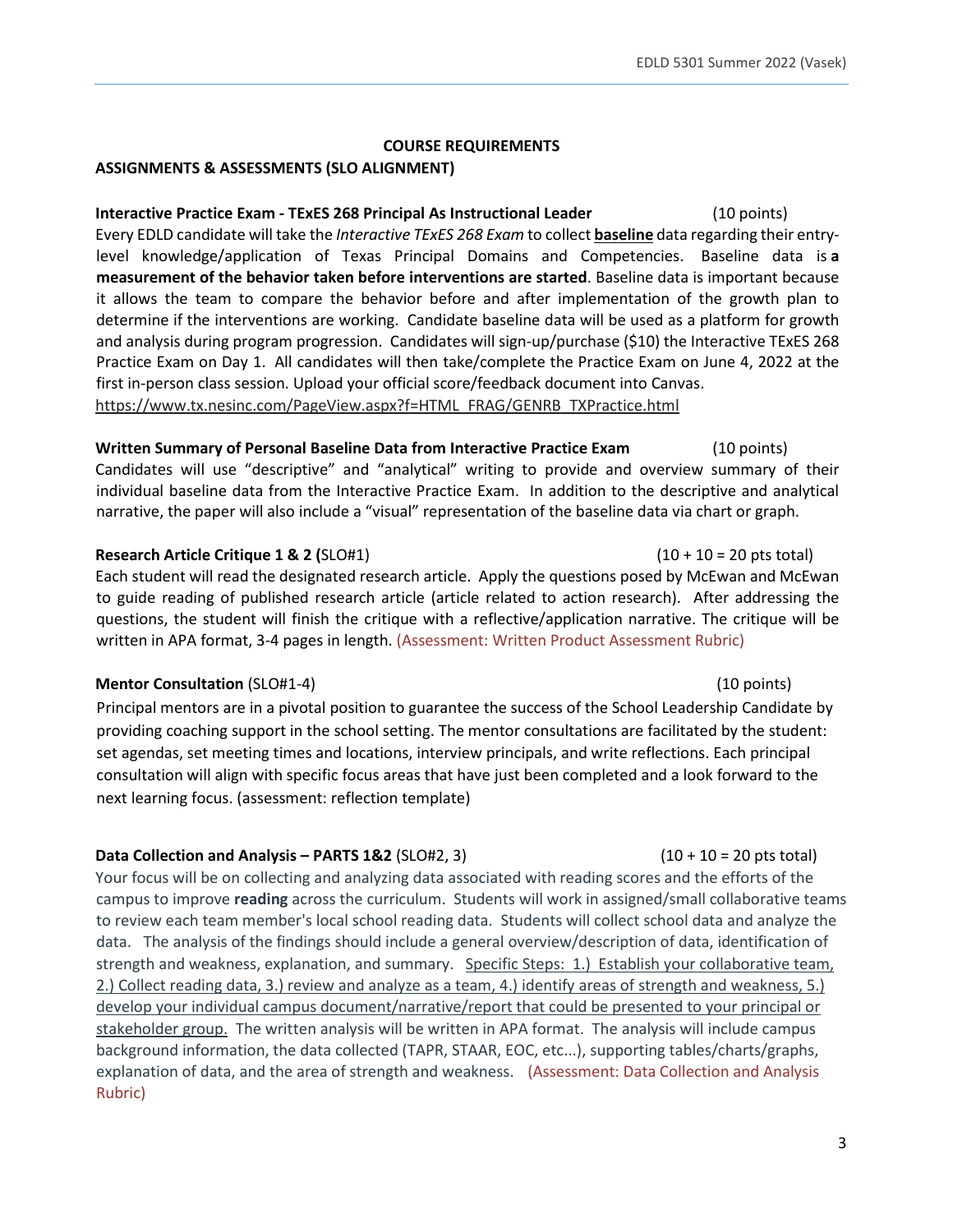## **School e-Portfolio** (SLO#1-4)(20 points)

Prepared by each student beginning in your first semester of program, the school portfolio contains information and data about the school—its purpose, mission, and vision; the values and beliefs held by staff; plans for improvement; and the data/results of assessments and school-wide improvement efforts. Each candidate will build his/her own school portfolio over the duration of the EDLD program. For EDLD 5301, collect the following: 1. School mission and vision statements, 2. data related to student Reading performance.

(Assessment: School Portfolio Development Rubric)

**OPTIONAL-Extra Credit- Action Research/School Improvement Project** (SLO#3) (10 points) This assignment is designed to produce a school improvement initiative as end product. Each student will develop an action research plan to address the critical findings from the Data Collection & Analysis collaboration assignment. Your plan should provide summary of data findings, identify the problem, recommendation for improving problem area, review the literature/research/best practice that could potentially address the problem, propose an intervention for addressing the problem, include a timeline for implementation of the intervention, and expected outcome of the intervention. (Assessment: Action Research Project Rubric)

# **GRADING CRITERIA RUBRIC AND CONVERSION**

The instructor will determine grades for the course assignments and assessments through the use the assignment criteria and rubrics. To earn the grade of A, students must earn a total of 90% of the total points on the following learning activities/items. For a grade of B, a total of 80% of the total points must be earned. Maximum points for each assignment are in ( ).

**In no case should materials be those submitted for another course.** A grade of Incomplete (I) will not be given except in extremely unusual cases. *You are expected to attend and participate (Collaborative Participation Rubric) in all f2f class sessions and complete and submit all assignments to be eligible for an A in the course.* A grade of C may result in retaking the course. Point system may be revised if necessary to accommodate unexpected changes in course schedule. The instructor reserves the right to amend the syllabus at any time.

To earn the Grade of A: **90** minimum accrued points (90% of 100) To earn the Grade of B: **80** minimum accrued points (80% of 100)

- Interactive Practice Exam 268 TExES (10pts)
- Summary Write-up of IPE268 (10pts)
- Research Article Critique 1&2 (20pts)
- Mentor Consultation/Reflection (10 points)
- Data Collection Analysis PARTS 1&2 (20 pts)
- School e-Portfolio (20 pts)
- OPTIONAL-Extra Credit-Action Research/School Improvement Project (10 pts)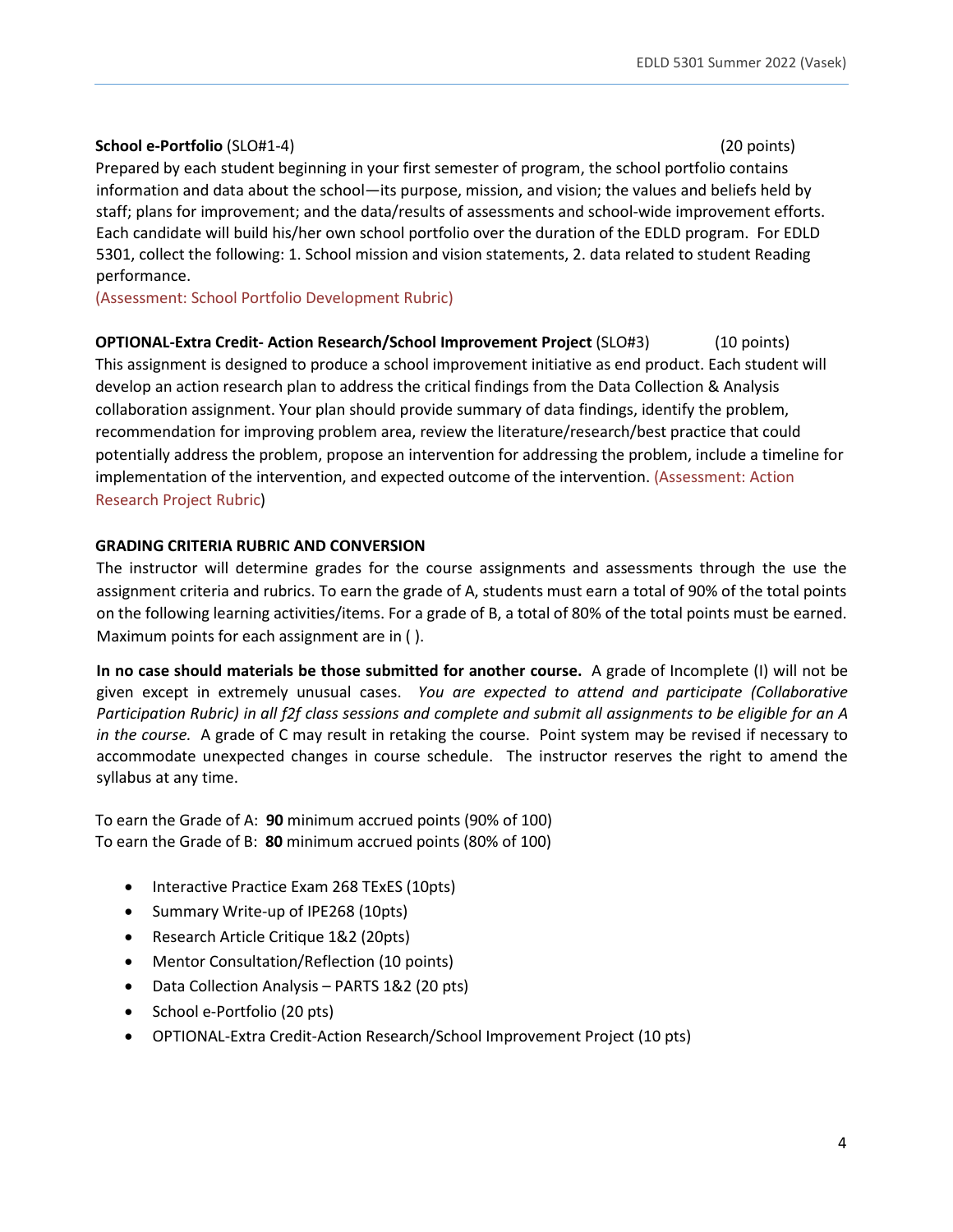Students not meeting the grading guidelines described above will receive a grade of C or lower based on their performance or absences. In addition to specific suggestions and/or criteria given in individual assignments, the grading criteria and rubrics on the next two pages will be used in the course.

## **POSTING OF GRADES**

Grades will be posted using the Grade Center tool on the course Canvas site.

| Date              | Activity                    | Assignment                                                                                 | Due Date  |
|-------------------|-----------------------------|--------------------------------------------------------------------------------------------|-----------|
| Week 1: 6/4-6/12  | <b>Canvas Participation</b> | Interactive Practice Exam 268<br>SignUp/Take/Complete on June 4                            | June 12   |
| Week 2: 6/13-6/19 | <b>Canvas Participation</b> | Written Summary of IPE268                                                                  | June 19   |
| Week 3: 6/20-6/26 | <b>Canvas Participation</b> | <b>Mentor Consultation</b>                                                                 | June 26   |
| Week 4: 6/27-7/3  | <b>Canvas Participation</b> | Research Article Critique 1                                                                | July 3    |
| Week 5: 7/4-7/10  | <b>Canvas Participation</b> | Research Article Critique 2                                                                | July 10   |
| Week 6: 7/11-7/17 | <b>Canvas Participation</b> | Data Collection Analysis - PART 1                                                          | July 17   |
| Week 7: 7/18-7/24 | <b>Canvas Participation</b> | Data Collection Analysis - PART 2                                                          | July 24   |
| Week 8: 7/25-7/31 | <b>Canvas Participation</b> | School e-Portfolio                                                                         | July 31   |
| Week 9: 8/1-8/7   | <b>Canvas Participation</b> | <b>Course Evaluation</b><br>Optional-Extra Credit - Action<br>Research/Improvement Project | August 7  |
| Week 10: 8/9-8/14 | <b>Canvas Participation</b> | Miscellaneous, Closure                                                                     | August 14 |

## **EDLD 5301 COURSE OUTLINE/CALENDAR\***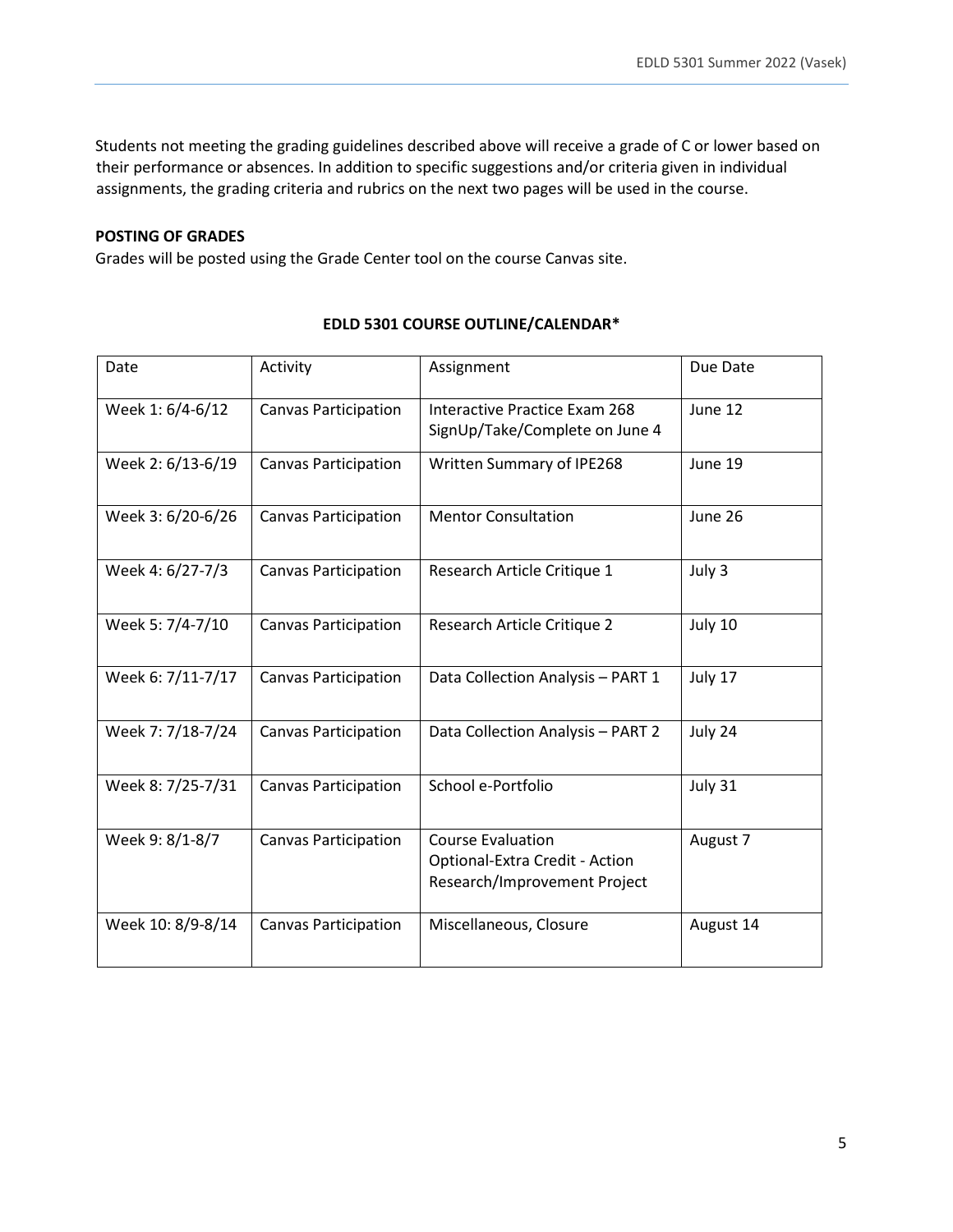## **COLLABORATIVE PARTICIPATION ASSESSMENT RUBRIC**

| <b>Dimensions</b>                                            | 5<br>4                                                                                                                                                                                                                             | 3<br>$\mathfrak{p}$                                                                                                                                                                                                        |                                                                                                                                                                                                                   |
|--------------------------------------------------------------|------------------------------------------------------------------------------------------------------------------------------------------------------------------------------------------------------------------------------------|----------------------------------------------------------------------------------------------------------------------------------------------------------------------------------------------------------------------------|-------------------------------------------------------------------------------------------------------------------------------------------------------------------------------------------------------------------|
| Dimension 1:<br>Engagement                                   | Present, prompt, and prepared;<br>consistently participates by<br>developing ideas and posing<br>questions from a comprehensive and<br>reflective perspective                                                                      | Present, generally prompt and prepared;<br>frequently participates by offering ideas<br>and asking questions from a more inclusive<br>perspective                                                                          | Non-attendance and/or pattern of<br>tardiness and/or lack of preparation;<br>participates infrequently with contributions<br>offered from a narrowly focused<br>perspective; may demonstrate off-task<br>behavior |
| Dimension 2:<br>Summary                                      | Consistently demonstrates an<br>organized, succinct, and polished<br>synthesis of major themes & concepts                                                                                                                          | Generally demonstrates an organized and<br>logical examination of major themes and<br>concepts                                                                                                                             | Demonstrates minimal knowledge of major<br>themes and concepts; summary lacks<br>breadth and/or depth                                                                                                             |
| Dimension 3:<br>Connections/<br>Critique                     | Unique and insightful connections<br>and critique linking major<br>themes/concepts, prior learning,<br>current research and the field of<br>practice                                                                               | Generally offers clear and relevant<br>connections and critique between major<br>themes/concepts, prior learning, current<br>research and the field of practice                                                            | Offers infrequent and/or shallow<br>connections and critique among major<br>themes/concepts, prior learning, current<br>research and the field of practice                                                        |
| Dimension 4:<br>Mechanics/<br>Communication<br><b>Skills</b> | Consistently uses professional<br>language and correct grammar when<br>speaking; consistently listens actively<br>while others speak; consistently seeks<br>feedback to ensure understanding is<br>achieved during course activity | Generally uses professional language and<br>correct grammar when speaking;<br>generally listens actively while others<br>speak; frequently seeks feedback to<br>ensure understanding is achieved during<br>course activity | Seldom uses professional language and/or<br>correct grammar when speaking; rarely<br>listens actively while others speak; seldom<br>seeks feedback to ensure understanding is<br>achieved during course activity  |

#### **WRITTEN PRODUCT ASSESSMENT RUBRIC**

| <b>Dimensions</b>                               | 5<br>4                                                                                                                                             | $\overline{2}$<br>3                                                                                                                            | 0                                                                                                                                                   |
|-------------------------------------------------|----------------------------------------------------------------------------------------------------------------------------------------------------|------------------------------------------------------------------------------------------------------------------------------------------------|-----------------------------------------------------------------------------------------------------------------------------------------------------|
| Dimension 1:<br>Engagement                      | Interesting and inviting introduction,<br>coherent sequence/transition of<br>ideas, and thoughtful conclusion                                      | Introduction, body, and conclusion provide<br>logical flow of ideas that engages reader                                                        | Product lacks structure and coherence to<br>engage reader in a meaningful flow of ideas                                                             |
| <b>Dimension 2:</b><br>Summary                  | Consistently demonstrates an<br>organized, succinct, and polished<br>synthesis of major themes & concepts                                          | Generally demonstrates an organized and<br>logical examination of major themes and<br>concepts                                                 | Demonstrates minimal knowledge of major<br>themes and concepts; summary lacks<br>breadth and/or depth                                               |
| Dimension 3:<br>Connections/<br>Critique        | Unique and insightful connections<br>and critique linking major themes/<br>concepts, prior learning, current<br>research and the field of practice | Clear and relevant connections and critique<br>between major themes/concepts, prior<br>learning, current research and the field of<br>practice | Infrequent and/or shallow connections and<br>critique among major themes/concepts,<br>prior learning, current research and the<br>field of practice |
| Dimension 4:<br>Mechanics/<br><b>APA Format</b> | Mechanically sound and follows APA<br>format with less than two errors<br>(mechanical or formatting)                                               | Mechanically sound and follows APA<br>format, with two to three errors<br>(mechanical or formatting)                                           | Not mechanically sound;<br>four or more mechanical and/or formatting<br>errors                                                                      |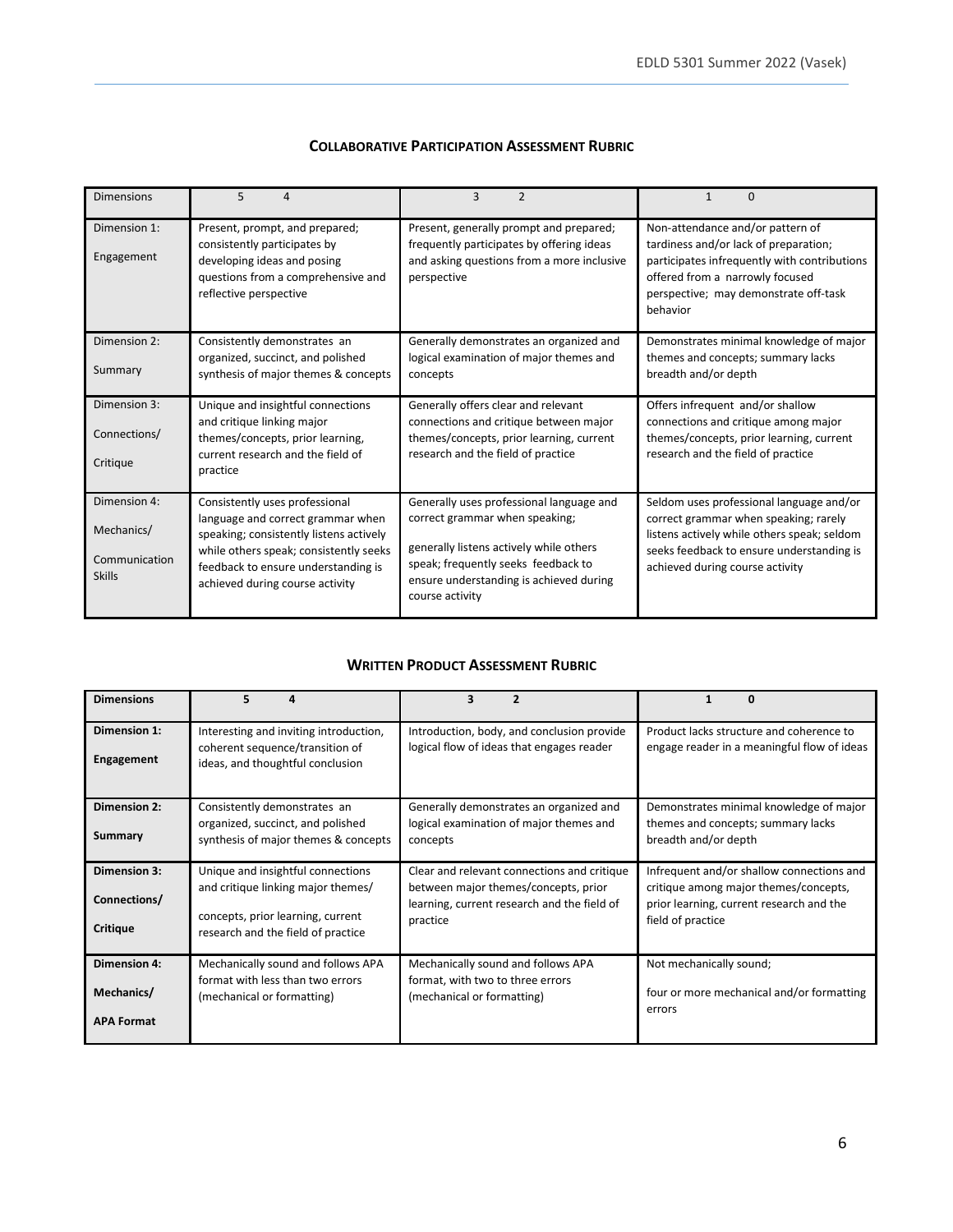| <b>Dimensions</b>                                                   | 5<br>Δ                                                                                                                                                                                                      | 3                                                                                                                                                       |                                                                                                                                                     |
|---------------------------------------------------------------------|-------------------------------------------------------------------------------------------------------------------------------------------------------------------------------------------------------------|---------------------------------------------------------------------------------------------------------------------------------------------------------|-----------------------------------------------------------------------------------------------------------------------------------------------------|
| Dimension 1:<br><b>Engagement</b>                                   | Interesting and inviting<br>introduction, coherent<br>sequence/transition of ideas, and<br>thoughtful conclusion                                                                                            | Introduction, body, and conclusion<br>provide logical flow of ideas that<br>engages audience                                                            | Product lacks structure and coherence<br>to engage reader in a meaningful flow of<br>ideas                                                          |
| <b>Dimension 2:</b><br>Summary                                      | Consistently demonstrates an<br>organized, succinct, and polished<br>synthesis of major themes & concepts                                                                                                   | Generally demonstrates an organized and<br>logical examination of major themes and<br>concepts                                                          | Demonstrates minimal knowledge of major<br>themes and concepts; summary lacks<br>breadth and/or depth                                               |
| <b>Dimension 3:</b><br>Connections/<br>Critique                     | Unique and insightful connections<br>and critique linking major<br>themes/concepts, prior learning,<br>current research and the field of<br>practice                                                        | Clear and relevant connections and critique<br>between major themes/concepts, prior<br>learning, current research and the field of<br>practice          | Infrequent and/or shallow connections and<br>critique among major themes/concepts,<br>prior learning, current research and the<br>field of practice |
| <b>Dimension 4:</b><br>Mechanics/<br>Communication<br><b>Skills</b> | Establishes and maintains an open,<br>thoughtful, and facilitative<br>relationship with the audience;<br>speaks with appropriate modulation,<br>pace, and volume; no grammatical or<br>pronunciation errors | Establishes and maintains an instructional<br>relationship with the audience; speaks<br>clearly; two or fewer errors in grammar<br>and/or pronunciation | Minimal or no connection with the<br>audience; lacks clarity in speaking; three or<br>more errors in grammar and/or<br>pronunciation.               |

## **CLASS PRESENTATION ASSESSMENT RUBRIC**

#### **CRITERIA AND RUBRIC FOR ASSESSING PROFESSIONAL PORTFOLIO**

| <b>AREA</b>                                       | <b>EXCEPTIONAL</b>                                                                                                                                                                                                                                                                                                                                                                                                                                  | <b>ACCEPTABLE</b>                                                                                                                                                                                                                                                                                                                                                                                        | <b>UNACCEPTABLE</b>                                                                                                                                                                                                                                                                                                                                          |
|---------------------------------------------------|-----------------------------------------------------------------------------------------------------------------------------------------------------------------------------------------------------------------------------------------------------------------------------------------------------------------------------------------------------------------------------------------------------------------------------------------------------|----------------------------------------------------------------------------------------------------------------------------------------------------------------------------------------------------------------------------------------------------------------------------------------------------------------------------------------------------------------------------------------------------------|--------------------------------------------------------------------------------------------------------------------------------------------------------------------------------------------------------------------------------------------------------------------------------------------------------------------------------------------------------------|
| <b>CONCEPTUAL-</b><br><b>IZATION</b>              | Selection of entries is carefully made to<br>demonstrate in-depth comprehension of<br>preparation goals and Texas Principal<br>standards and dispositions, as well as a high<br>degree of insight regarding their<br>interdependence with professional practice.                                                                                                                                                                                    | Selection of entries demonstrates<br>knowledge of preparation goals and<br>Texas Principal standards and<br>dispositions, and an adequate<br>understanding of their interdependence<br>with professional practice.                                                                                                                                                                                       | Selection of entries reflects insufficient<br>evidence of knowledge of preparation<br>goals and/or Texas Principal standards<br>and dispositions, and/or an inadequate<br>understanding of their interdependence<br>with professional practice.                                                                                                              |
| <b>COHERENCE</b>                                  | Enhanced by adherence to thematic frame-<br>work grounded in student's leadership philo-<br>sophy and reinforced by selection of entries.<br>Theme provides a unique perspective that<br>allows for creative development of ideas.                                                                                                                                                                                                                  | Student's leadership philosophy<br>provides thematic unity for portfolio,<br>allowing for logical development of<br>ideas.                                                                                                                                                                                                                                                                               | No visible thematic framework exists to<br>explain relationships between and<br>among entries. Development of ideas is<br>vague and student's leadership<br>philosophy is unclear.                                                                                                                                                                           |
| PERSONAL/<br><b>PROFESSIONAL</b><br><b>GROWTH</b> | Portfolio demonstrates sustained reflection<br>and critical thought. Assimilation of<br>knowledge, both propositional and<br>procedural, is central to the presentation,<br>providing evidence of reflection and<br>development of knowledge/skill/values.<br>Presentation demonstrates ability to engage<br>in reflection-on-action as well as reflection-<br>in-action. Strong evidence of self-guided<br>self-assessment of learning and growth. | Portfolio demonstrates evidence of<br>reflection and critical thought. A degree<br>of insightfulness is apparent in the<br>student's work, and elements of<br>reflection and development of<br>knowledge/skill/values are recognizable.<br>Presentation addresses process of<br>portfolio development and rationale for<br>selection of entries. Evidence of self-<br>assessment of learning and growth. | Portfolio demonstrates little evidence of<br>reflection or critical thought.<br>Presentation addresses neither the<br>processes of portfolio development nor<br>reasons for inclusion of selected entries.<br>Little evidence of reflection or<br>development of knowledge/skill/values.<br>Little or very limited assessment of own<br>learning and growth. |
| <b>PRESENTATION</b>                               | Ideas expressed cogently and with attention<br>to detail. Portfolio and presentation are<br>enhanced by creative application of range of                                                                                                                                                                                                                                                                                                            | Ideas are expressed in a clear fashion.<br>Connections between and among<br>portfolio entries are made clear through                                                                                                                                                                                                                                                                                     | Presentation does not conform to<br>expectations for graduate work. Media<br>options are confusing or absent,<br>resulting in a portfolio of discrete                                                                                                                                                                                                        |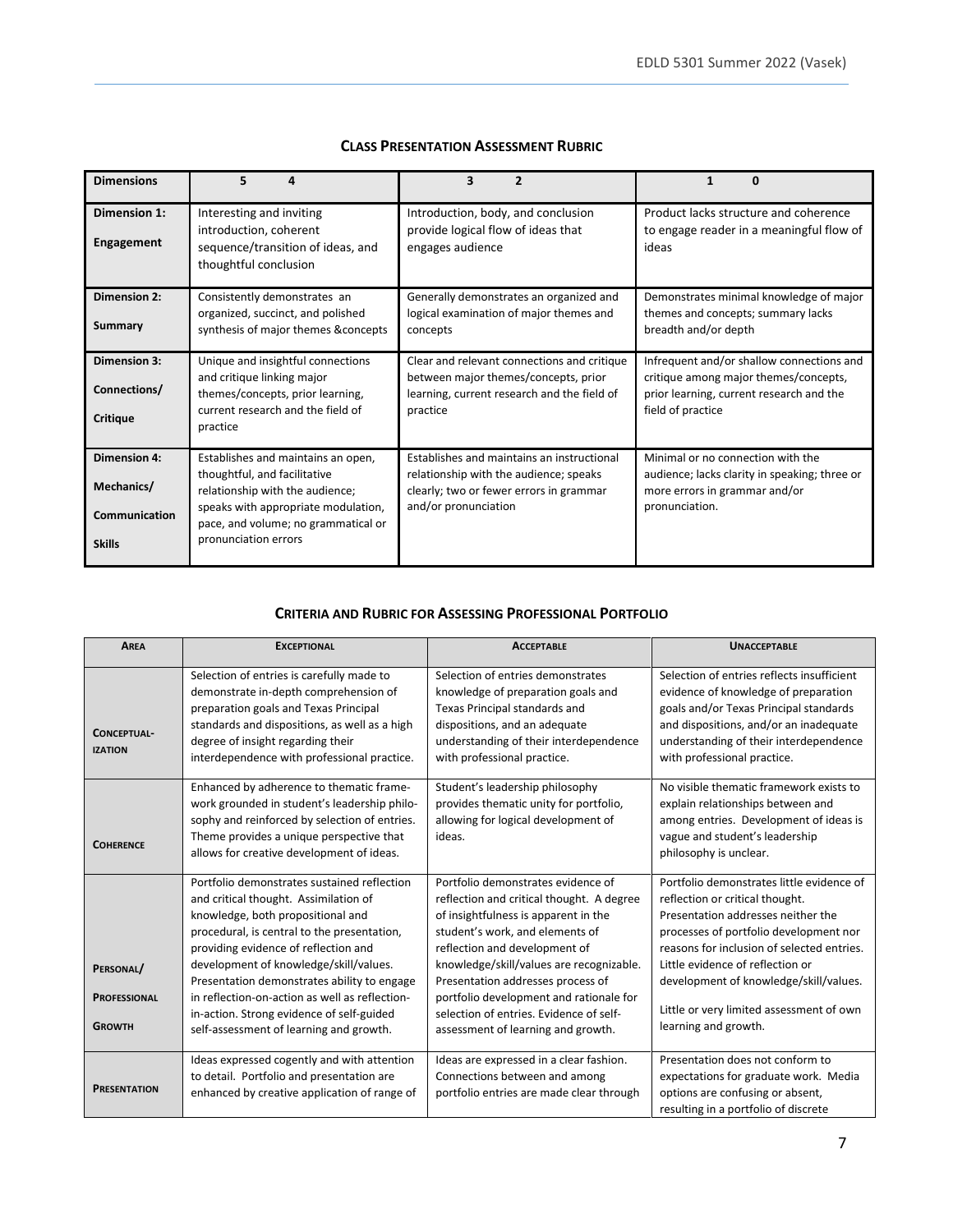| media options, and there are no mechanical | logical use of media options and there | entries. Ideas are poorly articulated and |
|--------------------------------------------|----------------------------------------|-------------------------------------------|
| errors to detract from the presentation.   | are few mechanical errors.             | multiple mechanical errors detract.       |
|                                            |                                        |                                           |

Note: Rubric adapted from portfolio rubric used in Marshall University Leadership Studies Program

**Important University Dates:** *Check<https://www.tamuct.edu/registrar/academic-calendar.html>*

#### **TECHNOLOGY REQUIREMENTS AND SUPPORT**

#### **Technology Requirements**

This course will use the A&M-Central Texas Instructure Canvas learning management system. We strongly recommend the latest versions of Chrome or Firefox browsers. Canvas no longer supports any version of Internet Explorer.

Logon to A&M-Central Texas Canvas [https://tamuct.instructure.com/] or access Canvas through the TAMUCT Online link in myCT [https://tamuct.onecampus.com/]. You will log in through our Microsoft portal.

Username: Your MyCT email address. Password: Your MyCT password **Canvas Support**

Use the Canvas Help link, located at the bottom of the left-hand menu, for issues with Canvas. You can select "Chat with Canvas Support," submit a support request through "Report a Problem," or call the Canvas support line: 1-844-757-0953. For issues related to course content and requirements, contact your instructor.

## **Online Proctored Testing**

A&M-Central Texas uses Proctorio for online identity verification and proctored testing. This service is provided at no direct cost to students. If the course requires identity verification or proctored testing, the technology requirements are: Any computer meeting the minimum computing requirements, plus web camera, speaker, and microphone (or headset). Proctorio also requires the Chrome web browser with their custom plug in.

#### **Other Technology Support**

For log-in problems, students should contact Help Desk Central 24 hours a day, 7 days a week

Email: [helpdesk@tamu.edu](mailto:helpdesk@tamu.edu) Phone: (254) 519-5466 [Web Chat:](http://hdc.tamu.edu/) [http://hdc.tamu.edu]

*Please let the support technician know you are an A&M-Central Texas student.*

## **UNIVERSITY RESOURCES, PROCEDURES, AND GUIDELINES**

#### **Drop Policy**

If you discover that you need to drop this class, you must complete the [Drop Request](https://dynamicforms.ngwebsolutions.com/casAuthentication.ashx?InstID=eaed95b9-f2be-45f3-a37d-46928168bc10&targetUrl=https%3A%2F%2Fdynamicforms.ngwebsolutions.com%2FSubmit%2FForm%2FStart%2F53b8369e-0502-4f36-be43-f02a4202f612) Dynamic Form through Warrior Web.

[https://dynamicforms.ngwebsolutions.com/casAuthentication.ashx?InstID=eaed95b9-f2be-45f3-a37d-46928168bc10&targetUrl=https%3A%2F%2Fdynamicforms.ngwebsolutions.com%2FSubmit%2FForm%2FSt art%2F53b8369e-0502-4f36-be43-f02a4202f612].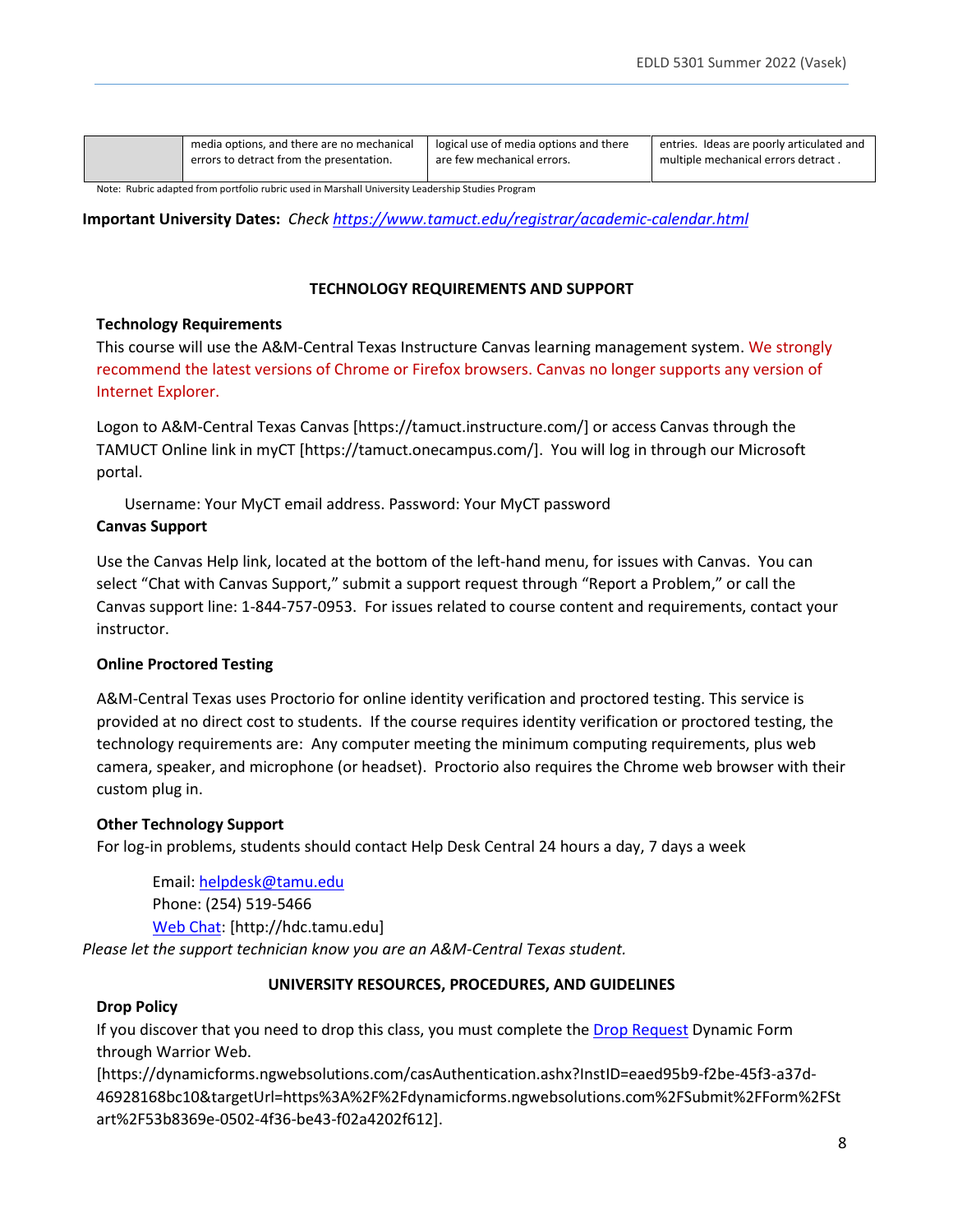Faculty cannot drop students; this is always the responsibility of the student. The Registrar's Office will provide a deadline on the Academic Calendar for which the form must be completed. Once you submit the completed form to the Registrar's Office, you must go into Warrior Web and confirm that you are no longer enrolled. If you still show as enrolled, FOLLOW-UP with the Registrar's Office immediately. You are to attend class until the procedure is complete to avoid penalty for absence. Should you miss the drop deadline or fail to follow the procedure, you will receive an F in the course, which may affect your financial aid and/or VA educational benefits.

#### **Academic Integrity**

Texas A&M University -Central Texas values the integrity of the academic enterprise and strives for the highest standards of academic conduct. A&M-Central Texas expects its students, faculty, and staff to support the adherence to high standards of personal and scholarly conduct to preserve the honor and integrity of the creative community. Academic integrity is defined as a commitment to honesty, trust, fairness, respect, and responsibility. Any deviation by students from this expectation may result in a failing grade for the assignment and potentially a failing grade for the course. Academic misconduct is any act that improperly affects a true and honest evaluation of a student's academic performance and includes, but is not limited to, working with others in an unauthorized manner, cheating on an examination or other academic work, plagiarism and improper citation of sources, using another student's work, collusion, and the abuse of resource materials. All academic misconduct concerns will be referred to the university's Office of Student Conduct. Ignorance of the university's standards and expectations is never an excuse to act with a lack of integrity. When in doubt on collaboration, citation, or any issue, please contact your instructor before taking a course of action.

For mor[e information regarding the Student Conduct process,](https://www.tamuct.edu/student-affairs/student-conduct.html) [https://www.tamuct.edu/studentaffairs/student-conduct.html].

If you know of potential honor violations by other students, you may [submit a report,](https://cm.maxient.com/reportingform.php?TAMUCentralTexas&layout_id=0) [https://cm.maxient.com/reportingform.php?TAMUCentralTexas&layout\_id=0].

#### **Academic Accommodations**

At Texas A&M University-Central Texas, we value an inclusive learning environment where every student has an equal chance to succeed and has the right to a barrier-free education. The Office of Access and Inclusion is responsible for ensuring that students with a disability receive equal access to the university's programs, services and activities. If you believe you have a disability requiring reasonable accommodations please contact the Office of Access and Inclusion, WH-212; or call (254) 501-5836. Any information you provide is private and confidential and will be treated as such.

For more information please visit our [Access & Inclusion](https://tamuct.instructure.com/courses/717) Canvas page (log-in required) [https://tamuct.instructure.com/courses/717]

Important information for Pregnant and/or Parenting Students

Texas A&M University-Central Texas supports students who are pregnant and/or parenting. In accordance with requirements of Title IX and related guidance from US Department of Education's Office of Civil Rights, the Dean of Student Affairs' Office can assist students who are pregnant and/or parenting in seeking accommodations related to pregnancy and/or parenting. Students should seek out assistance as early in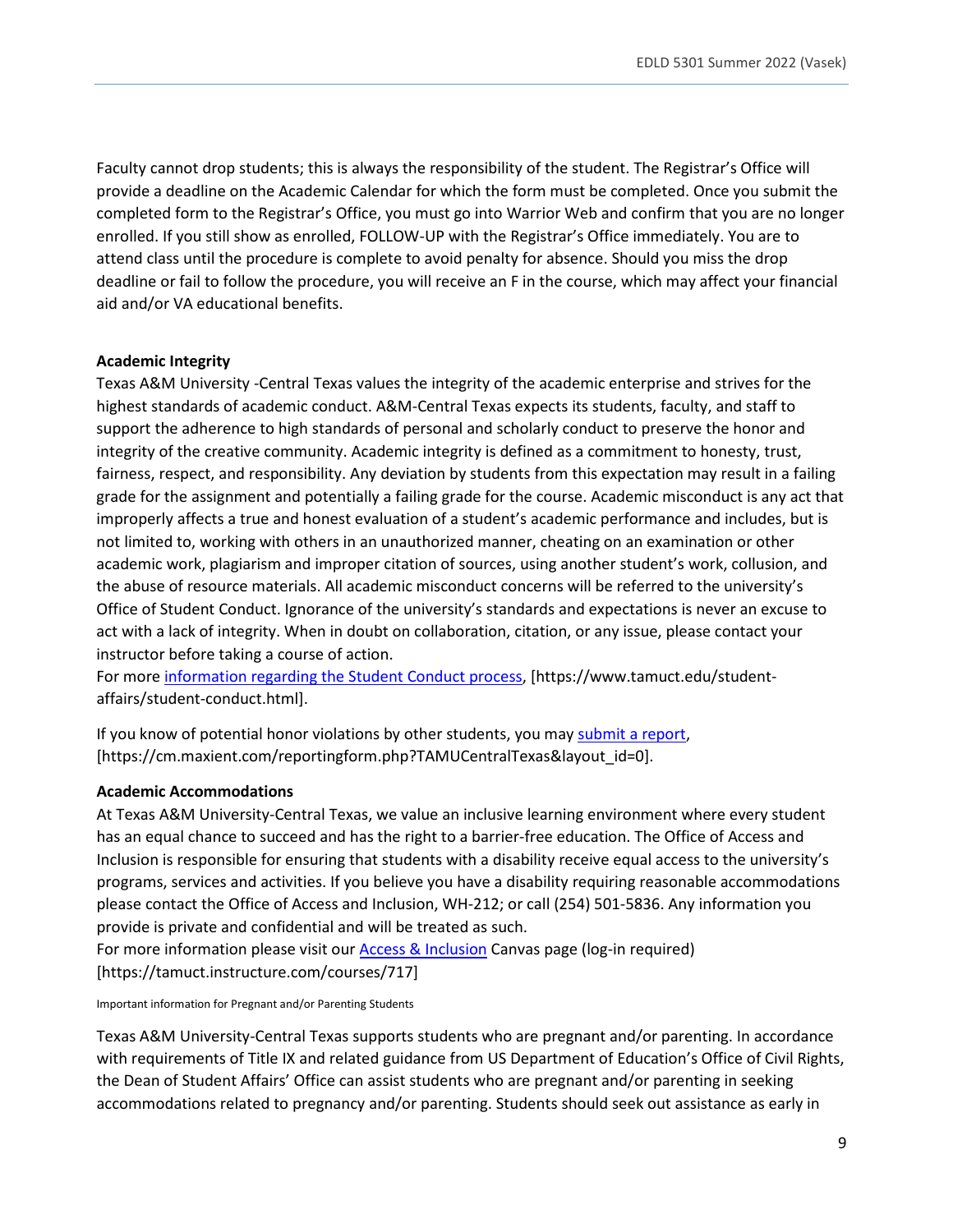the pregnancy as possible. For more information, please visit **Student Affairs** [https://www.tamuct.edu/student-affairs/index.html]. Students may also contact the institution's Title IX Coordinator. If you would like to read more about these [requirements and guidelines](http://www2.ed.gov/about/offices/list/ocr/docs/pregnancy.pdf) online, please visit the website [http://www2.ed.gov/about/offices/list/ocr/docs/pregnancy.pdf].

Title IX of the Education Amendments Act of 1972 prohibits discrimination on the basis of sex and gender– including pregnancy, parenting, and all related conditions. A&M-Central Texas is able to provide flexible and individualized reasonable accommodation to pregnant and parenting students. All pregnant and parenting students should contact the Associate Dean in the Division of Student Affairs at (254) 501-5909 to seek out assistance. Students may also contact the University's Title IX Coordinator.

# **Tutoring**

Tutoring is available to all A&M-Central Texas students, on a remote online basis. Visit the Academic Support Community in Canvas to view schedules and contact information. Subjects tutored on campus include Accounting, Advanced Math, Biology, Finance, Statistics, Mathematics, and Study Skills. Tutors will return at the Tutoring Center in Warrior Hall, Suite 111 in the Fall 2020. Student success coaching is available online upon request.

If you have a question regarding tutor schedules, need to schedule a tutoring session, are interested in becoming a tutor, success coaching, or have any other question, contact Academic Support Programs at (254) 501-5836, visit the Office of Student Success at 212F Warrior Hall, or by emailing studentsuccess@tamuct.edu .

Chat live with a tutor 24/7 for almost any subject from on your computer! Tutor.com is an online tutoring platform that enables A&M-Central Texas students to log in and receive online tutoring support at no additional cost. This tool provides tutoring in over 40 subject areas except writing support. Access Tutor.com through Canvas.

# **University Writing Center**

The University Writing Center (UWC) at Texas A&M University–Central Texas (TAMUCT) is a free service open to all TAMUCT students. For the Summer 2020 semester, all services will be online as a result of the COVID-19 pandemic. The hours of operation are from 10:00 a.m.-4:00 p.m. Monday thru Thursday with satellite hours online Monday thru Thursday from 6:00-9:00 p.m. This summer, the UWC is also offering hours from 12:00-3:00 p.m. on Saturdays starting June 27th and ending July 18th.

Tutors are prepared to help writers of all levels and abilities at any stage of the writing process. While tutors will not write, edit, or grade papers, they will assist students in developing more effective composing practices. By providing a practice audience for students' ideas and writing, our tutors highlight the ways in which they read and interpret students' texts, offering guidance and support throughout the various stages of the writing process. In addition, students may work independently in the UWC by checking out a laptop that runs the Microsoft Office suite and connects to WIFI, or by consulting our resources on writing, including all of the relevant style guides. Whether you need help brainstorming ideas, organizing an essay, proofreading, understanding proper citation practices, or just want a quiet place to work, the UWC is here to help!

Students may arrange a one-to-one session with a trained and experienced writing tutor by making an appointment via [WCOnline](https://tamuct.mywconline.com/) [https://tamuct.mywconline.com/]. In addition, you can email Dr. Bruce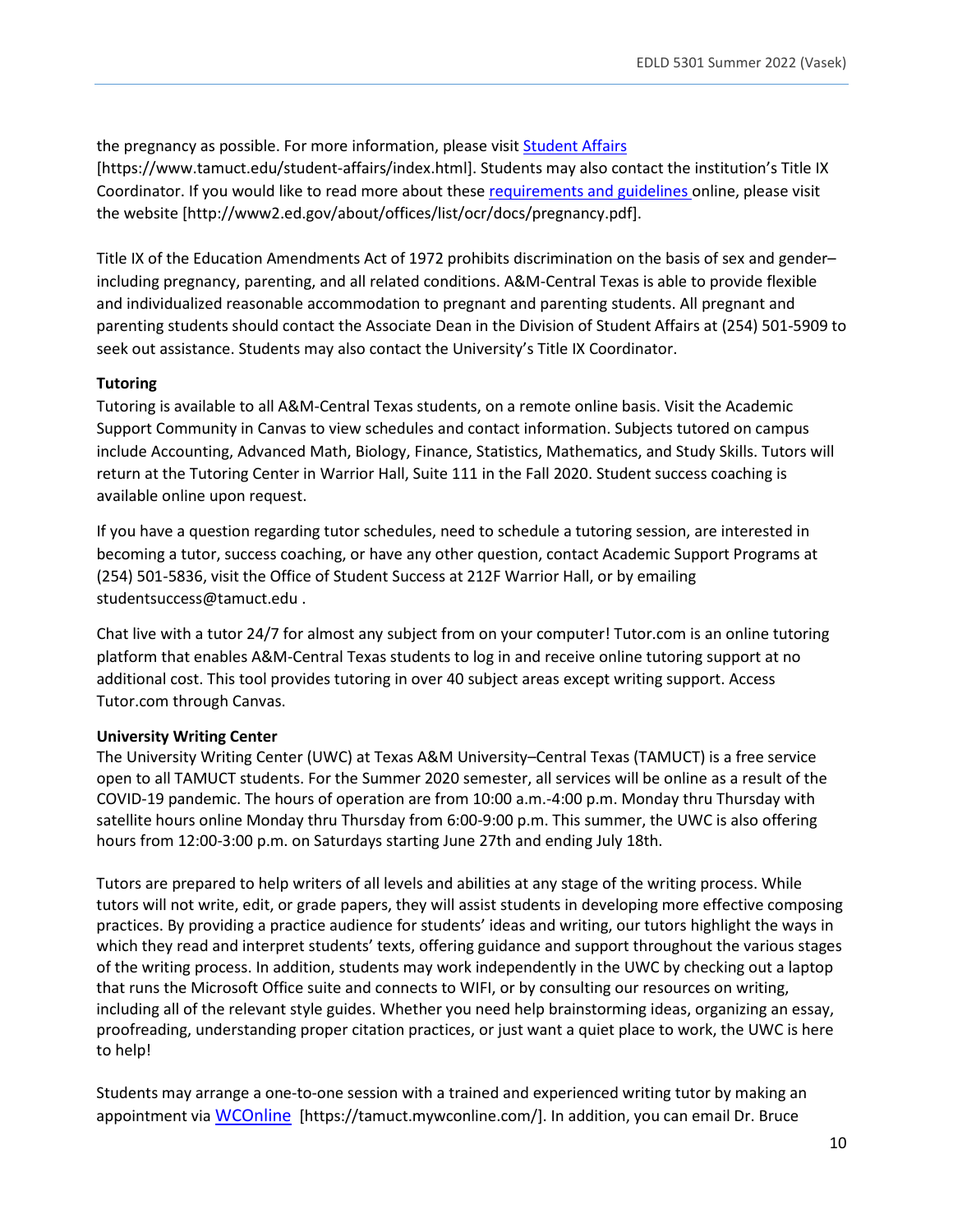Bowles Jr. a[t bruce.bowles@tamuct.edu](mailto:bruce.bowles@tamuct.edu) if you have any questions about the UWC and/or need any assistance with scheduling.

#### **University Library**

The University Library provides many services in support of research across campus and at a distance. We offer over 200 electronic databases containing approximately 250,000 eBooks and 82,000 journals, in addition to the 85,000 items in our print collection, which can be mailed to students who live more than 50 miles from campus. Research guides for each subject taught at A&M-Central Texas are available through our website to help students navigate these resources. On campus, the library offers technology including cameras, laptops, microphones, webcams, and digital sound recorders.

Research assistance from a librarian is also available 24 hours a day through our online chat service, and at the reference desk when the library is open. Research sessions can be scheduled for more comprehensive assistance, and may take place on Skype or in-person at the library. Assistance may cover many topics, including how to find articles in peer-reviewed journals, how to cite resources, and how to piece together research for written assignments.

Our 27,000-square-foot facility on the A&M-Central Texas main campus includes student lounges, private study rooms, group work spaces, computer labs, family areas suitable for all ages, and many other features. Services such as interlibrary loan, TexShare, binding, and laminating are available. The library frequently offers workshops, tours, readings, and other events. For more information, please visit our [Library website](https://tamuct.libguides.com/index) [http://tamuct.libguides.com/index].

#### **OPTIONAL POLICY STATEMENTS**

#### A Note about Sexual Violence at A&M-Central Texas

Sexual violence is a serious safety, social justice, and public health issue. The university offers support for anyone struggling with these issues. University faculty are mandated reporters, so if someone discloses that they were sexually assaulted (or a victim of Domestic/Dating Violence or Stalking) while a student at TAMUCT, faculty members are required to inform the Title IX Office. If you want to discuss any of these issues confidentially, you can do so through Student Counseling (254-501-5955) located on the second floor of Warrior Hall (207L).

Sexual violence can occur on our campus because predators often feel emboldened, and victims often feel silenced or shamed. It is incumbent on ALL of us to find ways to actively create environments that tell predators we don't agree with their behaviors and tell survivors we will support them. Your actions matter. Don't be a bystander; be an agent of change. For additional information on campus policy and resources visit the [Title IX webpage](https://www.tamuct.edu/compliance/titleix.html) [\[https://www.tamuct.edu/compliance/titleix.html\]](https://www.tamuct.edu/compliance/titleix.html).

#### **Behavioral Intervention**

Texas A&M University-Central Texas cares about the safety, health, and well-being of its students, faculty, staff, and community. If you are aware of individuals for whom you have a concern, who are exhibiting concerning behaviors, or individuals causing a significant disruption to our community, please make a referral to the Behavioral Intervention Team. Referring your concern shows you care. You can complete the [referral](https://cm.maxient.com/reportingform.php?TAMUCentralTexas&layout_id=2) online [https://cm.maxient.com/reportingform.php?TAMUCentralTexas&layout\_id=2].